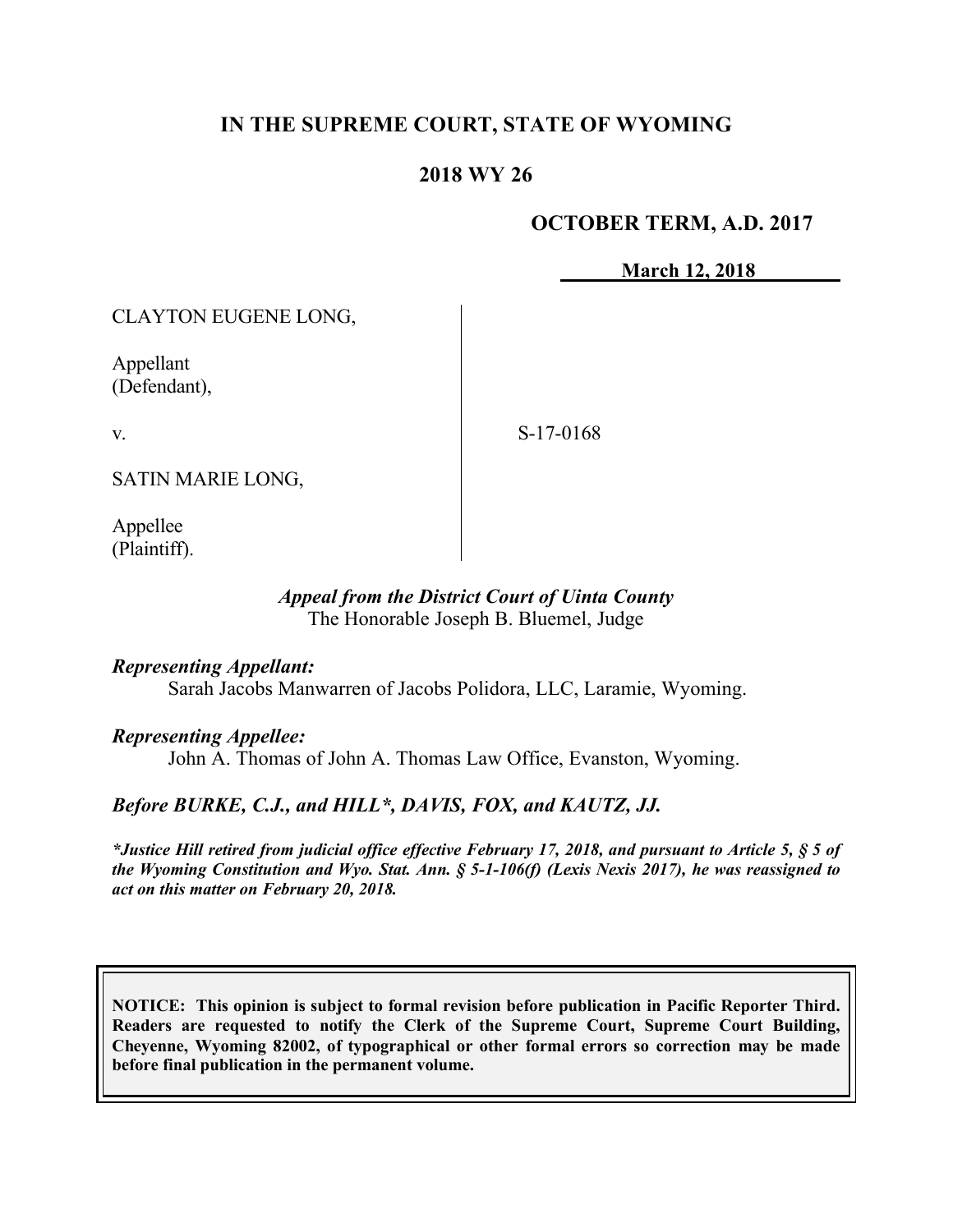#### **KAUTZ,** Justice.

[¶1] The appellee, Satin Marie Long (Wife), filed for divorce from the appellant, Clayton Eugene Long (Husband). Before Wife filed for divorce, the parties executed a Stipulated Judgment and Decree of Divorce (stipulated decree) that established property distribution, child support, child custody and visitation, and alimony. Wife submitted the stipulated decree to the district court, and following a hearing, the court determined the stipulation was enforceable and entered it as the final decree of divorce. Husband appeals the district court decision for various reasons. We affirm in part and remand in part.

#### **ISSUES**

[¶2] Husband raises five issues for our consideration:

1. Whether the District Court abused its discretion by ordering that the Parties' Stipulated Judgment and Decree of Divorce was supported by consideration, and not unconscionable.

2. Whether the District Court abused its discretion by finding that the appellant did not sign the Parties' Stipulated Judgment and Decree of Divorce while incompetent, or while under duress, coercion, or bad faith.

3. Whether the District Court abused its discretion by finding the Parties' Stipulated Judgment and Decree of Divorce was enforceable when there were no findings supporting the appellee being awarded sole custody.

Whether the District Court abused its discretion by finding the Parties' Stipulated Judgment and Decree of Divorce was enforceable despite the lack of findings regarding presumptive child support.

5. Whether the District Court abused its discretion by finding the Parties' Stipulated Judgment and Decree of Divorce was enforceable despite the lack of findings regarding alimony.

#### **FACTS**

[¶3] Husband and Wife married on August 17, 1993. The couple had four children: JL was born in 1995; BL was born in 1997; KL was born in 2006; and HL was born in 2010. Although Wife became a licensed registered nurse in 2009, she stayed at home to raise the children throughout most of the marriage. Husband worked as a tool fisher, and from 2006 through 2015 his annual earnings ranged from \$155,063 to \$230,260. Husband was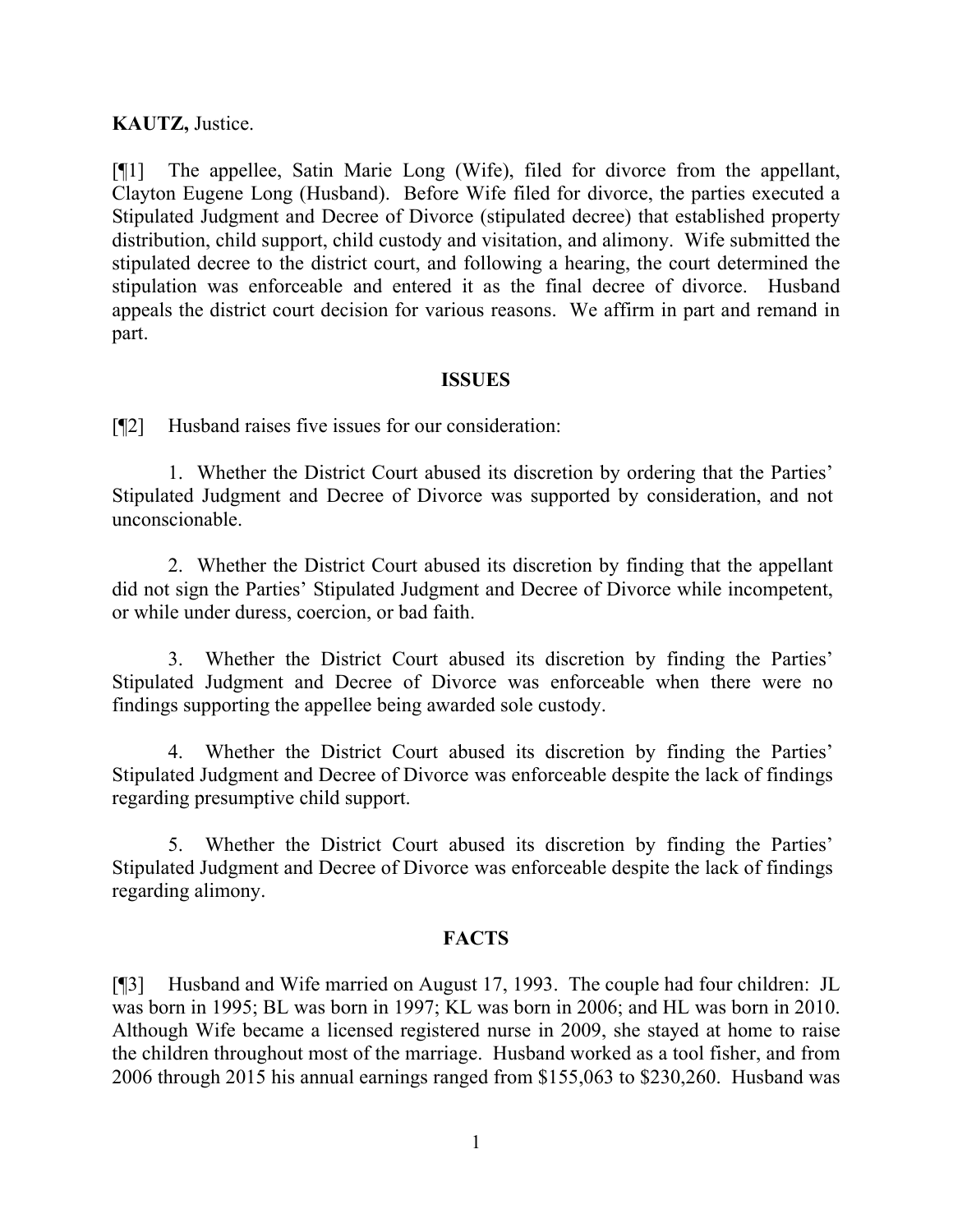laid-off and began collecting unemployment in September 2015, after the couple had separated and filed for divorce.

[¶4] The couple began experiencing significant marital difficulties in August 2014, and Husband moved out of the home in April 2015. Husband began to see a counselor in an effort to reconcile the marriage, and he believed that Wife was also seeing a counselor. Wife, however, denied seeing a counselor and told Husband that she wanted a divorce. In response to the divorce discussions, Husband would drink more alcohol than was normal. Husband sent Wife text messages informing her that if she wanted a divorce, she should get a lawyer, start the paperwork, and put whatever conditions she wanted in the paperwork, including alimony.

[¶5] On August 7, 2015, Wife presented Husband with the stipulated decree prepared by her attorney. The stipulated decree awarded Wife sole legal custody of the three minor children, and granted Husband reasonable visitation with the children at Wife's discretion. Husband would pay Wife \$3,025 a month in child support and \$3,000 a month in alimony. In the property distribution, Wife would keep the marital home, 100% of Husband's 401(k), three vehicles, an all-terrain vehicle, several firearms, two bank accounts held with the children, and the Disney Vacation Club accounts. Husband would receive the camper and the contents within it and several firearms. Wife would assume the home mortgage debt and the debt to Herberger's, while Husband would assume the combined loans from Uinta Bank, the loan from Trona Valley FCU, the balance on the Cabela's Club Visa card, the debt to Main One Financial, Wells Fargo Financial, and Bank of the West, the taxes and outstanding balances on the Disney Vacation Club accounts, and all medical and dental debts incurred before the date of the stipulated decree. Additionally, the stipulated decree required that Husband maintain a life insurance policy with a minimum \$500,000 death benefit with Wife named as the primary beneficiary and the minor children as the secondary beneficiaries.

[¶6] While there is some dispute about the conversation that took place while the couple discussed the stipulated decree, there is no dispute that Husband let Wife explain the content of the document to him instead of reading it for himself. Husband explained he believed the document was prepared by Wife's "counselor" and that if he signed it, he and Wife would reconcile. Wife admitted that she said she would have dinner or lunch with Husband, but denied that she told Husband that this was an attempt to reconcile. Husband and Wife both signed the stipulated decree before a notary public that same day.

[¶7] For unknown reasons, Wife delayed filing a complaint for divorce until September 23, 2015. Nothing in the record shows that Husband and Wife had temporarily reconciled or otherwise resolved their issues. Husband filed his answer and counterclaim, and Wife responded and submitted the stipulated decree to the district court. Because Husband's answer and counterclaim were contrary to the stipulated decree, the district court informed the parties it would not approve the stipulated decree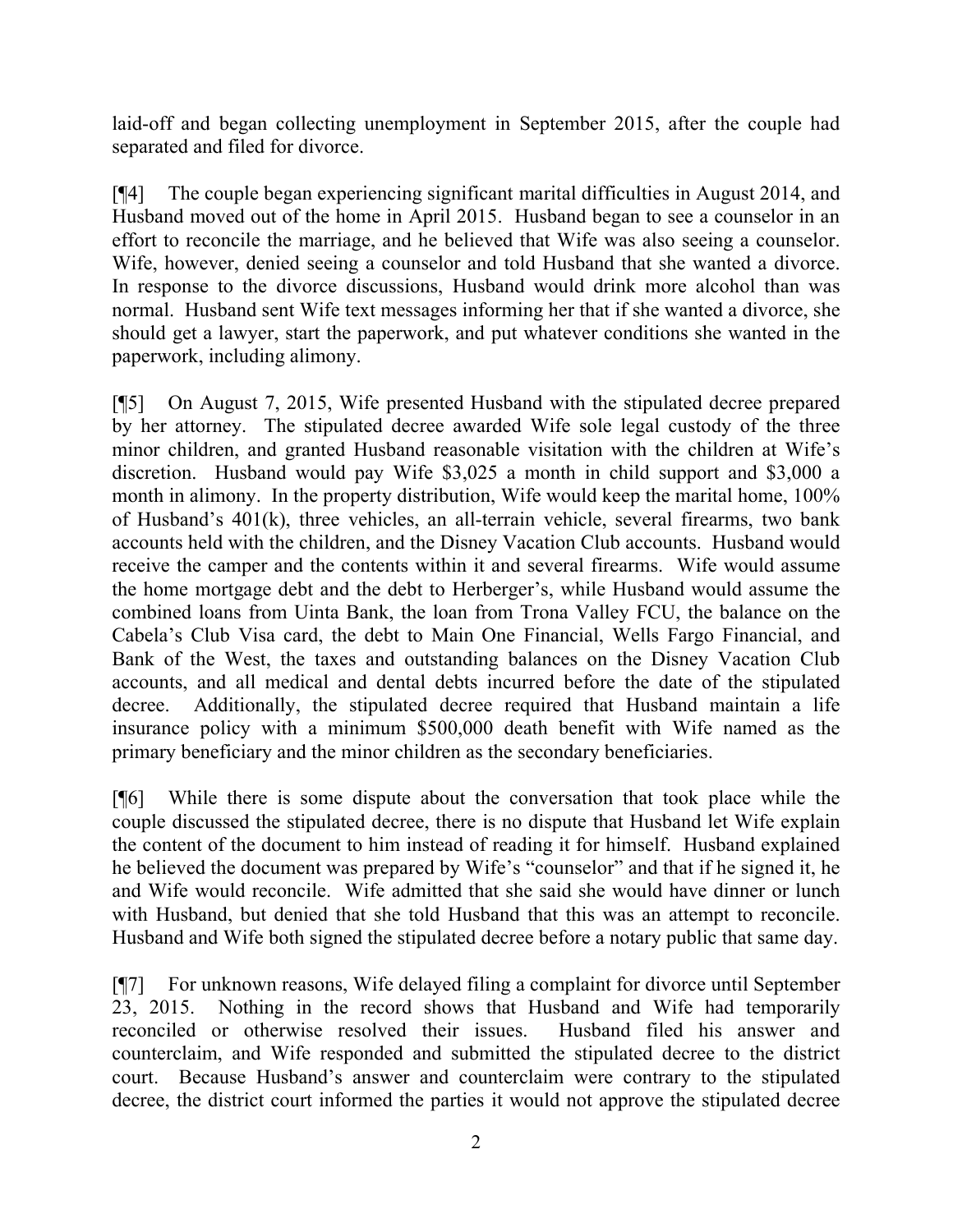until its concerns regarding the inconsistencies were resolved. Husband then filed an objection to the entry of the stipulated decree. He argued it should not be enforced because: 1) he was intoxicated at the time he signed the document; 2) he has a history of difficulty with reading comprehension and he did not understand he was signing a divorce decree; 3) he was coerced into signing the document under the belief that he and Wife would reconcile if he signed it; 4) the property distribution in the decree is unconscionable and inequitable; 5) the debt division was inequitable; 6) the \$3,000 per month alimony payments are inequitable; 7) the child support calculation is based on now inaccurate income calculations; and 8) it is not in the best interests of the children for Wife to have sole legal custody of the minor children.

[¶8] The district court held a hearing on the matter and heard testimony from Husband, Wife, the notary public, and some family members. The district court concluded the stipulated decree between the parties was an enforceable, non-revocable contract that was supported by consideration. Further, the court concluded Wife did not coerce Husband into signing the agreement, Husband was not under the influence of alcohol to the extent the contract should be voided, and Husband was competent to enter into the contract despite his struggles with reading and comprehension. While the court found the provisions in the stipulated decree unreasonably favored Wife, it did not find that Husband lacked a meaningful choice in approving the stipulated decree and, therefore, the agreement was not unconscionable. Based on these findings, the district court entered the stipulated decree as the final divorce decree, with the exception of child support. Instead, the court continued an earlier circuit court order which required Husband to pay \$2,500 per month in child support and \$500 per month toward his child support arrearages. Husband filed a timely notice of appeal.

#### **DISCUSSION**

### *Enforceability of the Stipulated Judgment and Decree of Divorce*

[¶9] Husband argues the district court erred in concluding the stipulated decree signed by the parties is an enforceable contract. Husband asserts the stipulation is not a valid contract because it is not supported by consideration and the agreement is unconscionable. We will discuss each of these issues in turn.

#### *Consideration*

[¶10] In the district court proceedings, Husband argued, as he does here, that the stipulated decree is not enforceable because it is not supported by consideration. The district court disagreed and concluded that the settlement of the claims between Husband and Wife is sufficient consideration to form a binding contract. We agree.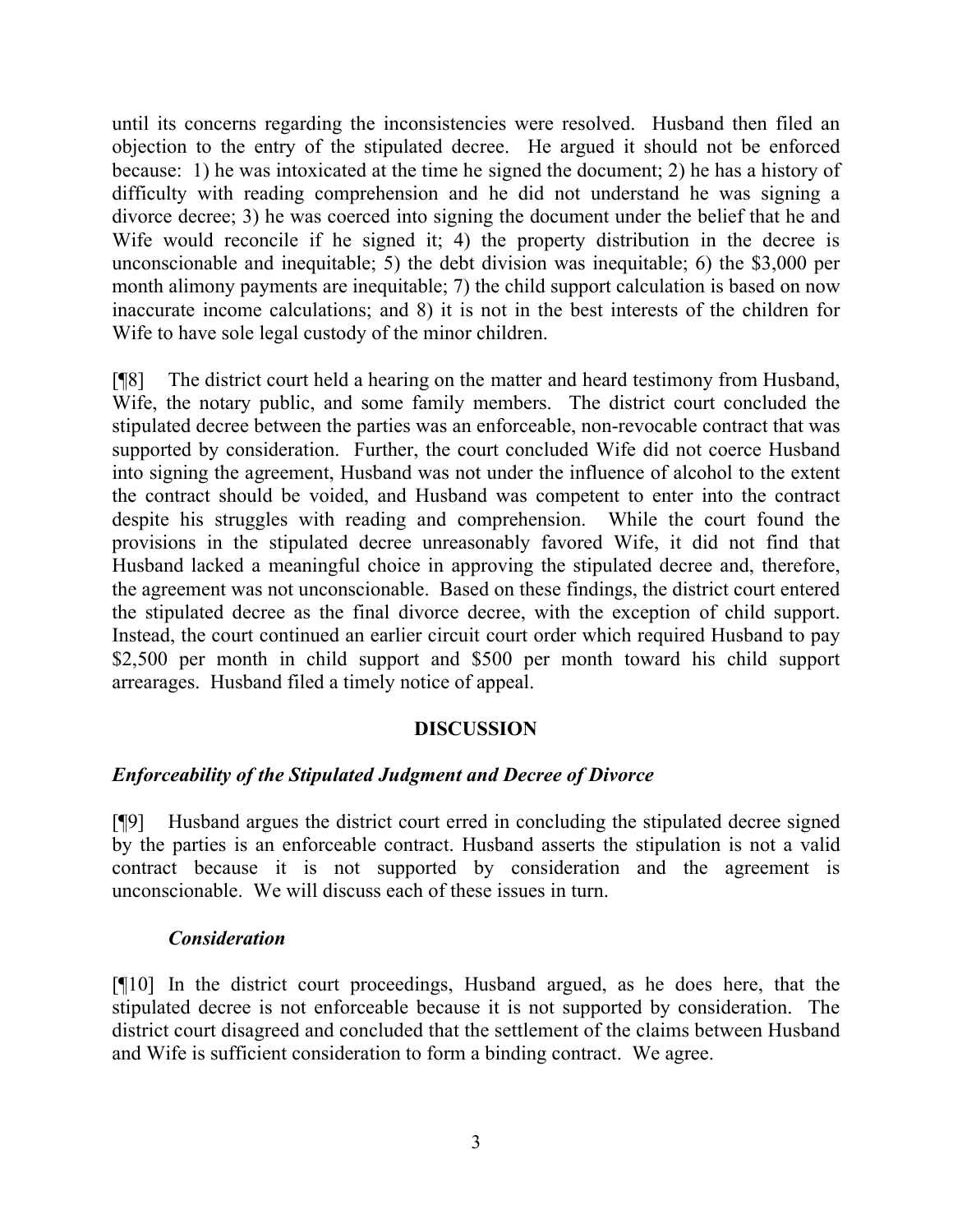[¶11] Husband's argument on appeal is that, since the complaint for divorce had not yet been filed at the time they signed the stipulated decree, there were no claims to be settled between Husband and Wife and, thus, no consideration. The parties do not disagree about the facts pertaining to the consideration issue. Consequently, we are presented solely with a question of law which we review *de novo*. *Redland v. Redland*, 2012 WY 148, ¶ 48, 288 P.3d 1173, 1185 (Wyo. 2012). Without explicitly characterizing it as such, Husband appears to be treating the stipulated decree as a postnuptial agreement. As this Court has previously recognized, an antenuptial or prenuptial agreement is "a contract entered into between two people in contemplation and consideration of marriage. The marriage provides the requisite consideration to bind both parties." *Combs v. Sherry-Combs*, 865 P.2d 50, 53 (Wyo. 1993). A postnuptial agreement, however, "is created when the parties execute an agreement following the marriage ceremony, even if the agreement is negotiated and drafted prior to the marriage." *Id*. Unlike an antenuptial agreement, the marriage itself cannot provide adequate consideration in a postnuptial agreement, as the marriage has already occurred. Instead, there must be an exchange of "other identifiable consideration." *Id*. at 54-55.

[¶12] While Husband and Wife certainly drafted, considered, and signed the stipulated decree after they were married, this agreement is not an unenforceable postnuptial agreement. The parties' marriage cannot supply consideration for the agreement, but settlement of their marital dispute can. As we pointed out in *Combs*, "[a] postnuptial agreement must be distinguished from a separation agreement. A separation agreement, entered into by the parties in anticipation of immediate separation or after separation, is favored in the law." *Id.* at 54. The settlement of claims between parties is sufficient consideration to create a valid separation agreement. *Lipps v. Loyd*, 967 P.2d 558, 561 (Wyo. 1998) (citing *Kinnison v. Kinnison*, 627 P.2d 594, 596 (Wyo. 1981)). Here, Husband and Wife had been separated for several months and the stipulated decree amounted to a settlement of all the claims outstanding between the two. Thus, the agreement was supported by consideration and the requirements of a valid contract are present.

[¶13] The fact that the agreement was reached before the complaint for divorce had been filed does not render the settlement of outstanding claims inadequate consideration. Husband and Wife had been separated for some time and Wife testified she repeatedly told Husband that she wanted a divorce. The text messages between Husband and Wife further demonstrate Husband was aware that Wife was seeking a divorce, and he told her to have the divorce paperwork created to Wife's satisfaction and he would sign it. Courts have long favored property settlement agreements the spouses have entered into prior to the commencement of divorce proceedings, and those agreements are generally recognized and given force and effect in the final divorce decree. *Lipps*, 967 P.2d at 560; *David v. David*, 724 P.2d 1141, 1143 (Wyo. 1986); *Prentice v. Prentice*, 568 P.2d 883, 886 (Wyo. 1977); *Clauss v. Clauss*, 459 P.2d 369, 375 (Wyo. 1969); *Beard v. Beard*, 368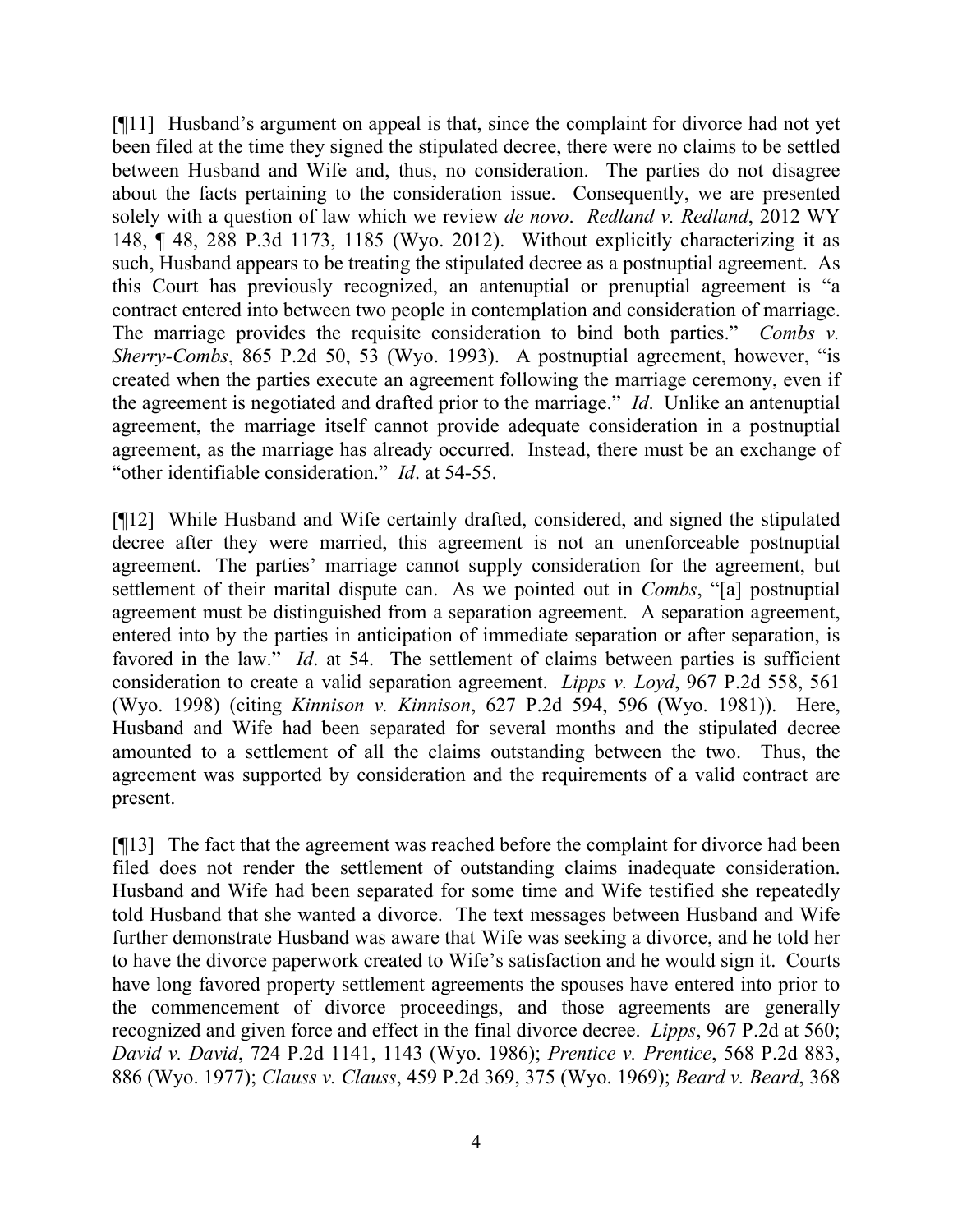P.2d 953, 955 (Wyo. 1962). The district court correctly found the stipulated decree was a valid agreement between Husband and Wife that was supported by consideration.

## *Unconscionability*

[¶14] Husband also argues that the stipulated decree should not be enforced because it is unconscionable. The district court concluded that, while the stipulated decree did unreasonably favor Wife, Husband did not lack a meaningful choice in agreeing to the stipulated decree and that he understood it would become effective if the parties divorced. Husband argues the district court failed to consider that Husband believed he had to sign the agreement in order to reunite with Wife and, thus, he did not have a meaningful choice with respect to the terms of the contract. Whether a contract is unconscionable is a question of law we review *de novo*. *Kindred Healthcare Operating, Inc. v. Boyd*, 2017 WY 122, ¶ 12, 403 P.3d 1014, 1019 (Wyo. 2017).

[¶15] We do not lightly interfere with the freedom of contract and, therefore, approach claims that a contract is unconscionable cautiously. *Id.*, ¶ 30, 403 P.3d at 1022 (citing *Pittard v. Great Lakes Aviation*, 2007 WY 64, ¶ 33, 156 P.3d 964, 974 (Wyo. 2007); *Roussalis v. Wyo. Med. Ctr., Inc.*, 4 P.3d 209, 247 (Wyo. 2000)). When determining whether an agreement is unconscionable, we must look at the circumstances at the time the contract was made, and not rely on hindsight. *Id*. Courts balance two factors when determining whether a contract is unconscionable:

> In deciding whether a contract is unconscionable, we consider the claim from two perspectives. First, we consider whether the contract provisions unreasonably favor one party over the other. Second, we consider whether the latter party lacked a meaningful choice in entering into the contract. The first perspective concerns the contract's substantive unconscionability. The second concerns its procedural unconscionability. As noted in *Roussalis*, 4 P.3d at 246, most courts require evidence of both and take a balancing approach in applying them. In other words, both the absence of meaningful choice and the presence of contract provisions unreasonably favorable to one party must be found in order to sustain a claim that a contract is unconscionable.

*Pittard*, ¶ 34, 156 P.3d at 974.

[¶16] As noted above, the district court concluded the stipulated decree unreasonably favored Wife. Husband, obviously, does not challenge that finding by the court, and Wife does not appear to necessarily dispute it, acknowledging "[t]he provisions of the [a]greement favor [Wife]." Because neither of the parties take issue with this part of the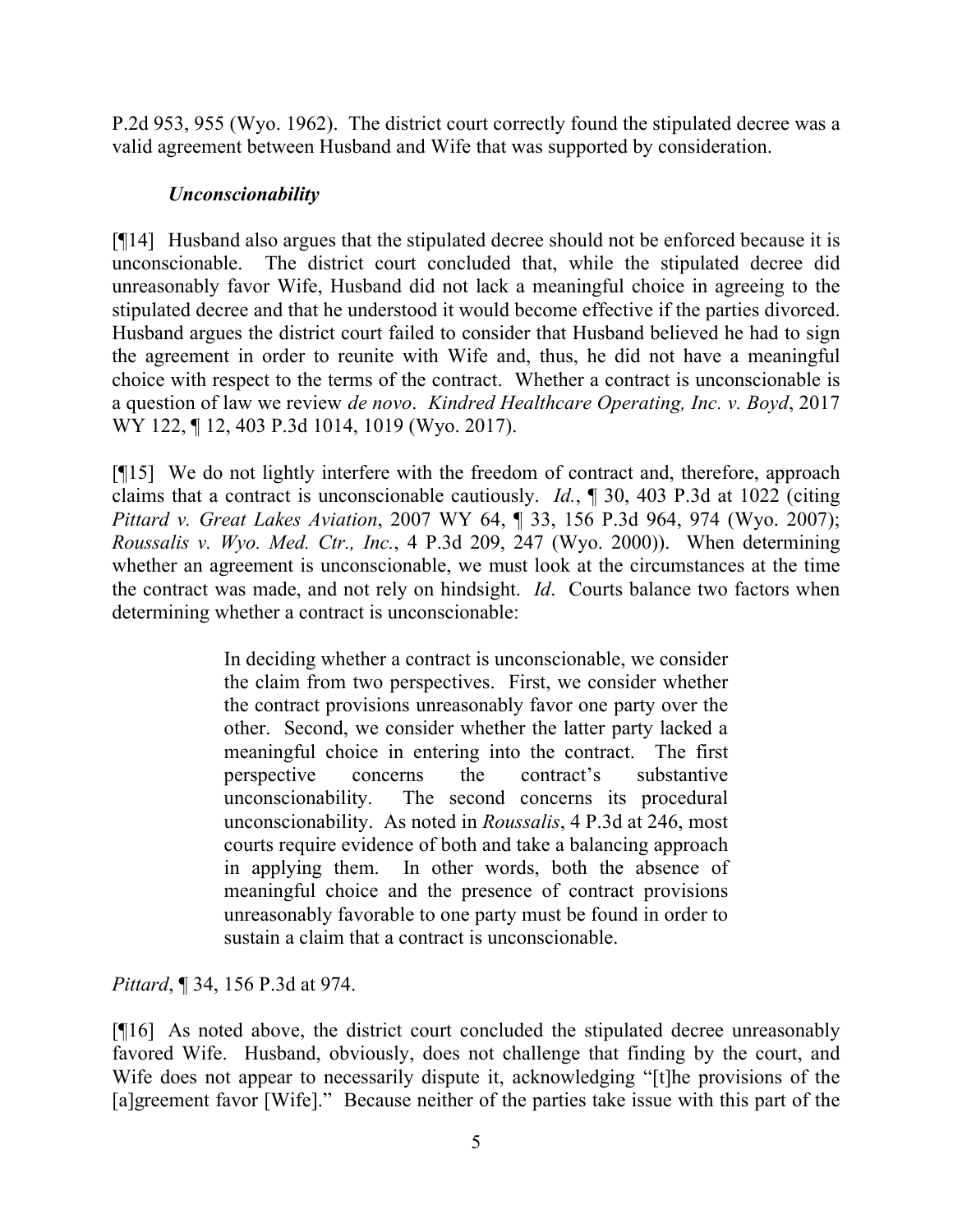district court's decision, and it is not dispositive to the issue, we will not discuss this factor further and will move on to the question of procedural unconscionability.

[¶17] We consider several factors when determining whether a contract is procedurally unconscionable:

> [D]eprivation of meaningful choice as to whether to enter into the contract, compulsion to accept terms, opportunity for meaningful negotiation, such gross inequality of bargaining power that negotiations were not possible, characteristics of alleged aggrieved party (underprivileged, uneducated, illiterate, easily taken advantage of), and surprise by fine print or concealed terms.

### *Pittard*, ¶ 35, 156 P.3d at 974.

[¶18] Considering these factors in conjunction with the information contained in the record, we cannot conclude that Husband did not have a meaningful choice when he agreed to the stipulated decree. While the decree was drafted by Wife's attorney, Husband and Wife had engaged in communication regarding the divorce and Husband had directed Wife to "put whatever you want in the divorce papers" including alimony. When Wife presented Husband with the stipulated decree, the two spent approximately twenty to thirty minutes together discussing the contents of the document. Husband testified that he did not read the document and instead relied on Wife's explanation of the terms. Of significance, Husband does not allege that Wife explained the terms of the document inaccurately; in fact, Husband did not testify about the substance of the conversation with his Wife about the document other than he believed if he signed it the two would reconcile. Wife testified that they went through the document page by page and Husband could cross out any provisions he did not approve of. He did not express dissatisfaction with any of the provisions.

[¶19] Husband testified that he is dyslexic and it is difficult for him to comprehend documents. However, he received his G.E.D. and was a supervisor at his job. Further, Wife testified that Husband reviewed and signed many documents throughout their marriage and, while it may have caused him to struggle momentarily, his dyslexia never prevented him from understanding the substance of any document. Husband's counselor testified that Husband's written correspondence contained spelling and grammatical errors, but he never mentioned comprehension issues and the counselor was never in a position to notice if reading comprehension was problematic for Husband. The counselor also testified that Husband told her that Wife had asked him to sign a document that included child support and division of property, and the counselor recommended that Husband seek the guidance of an attorney.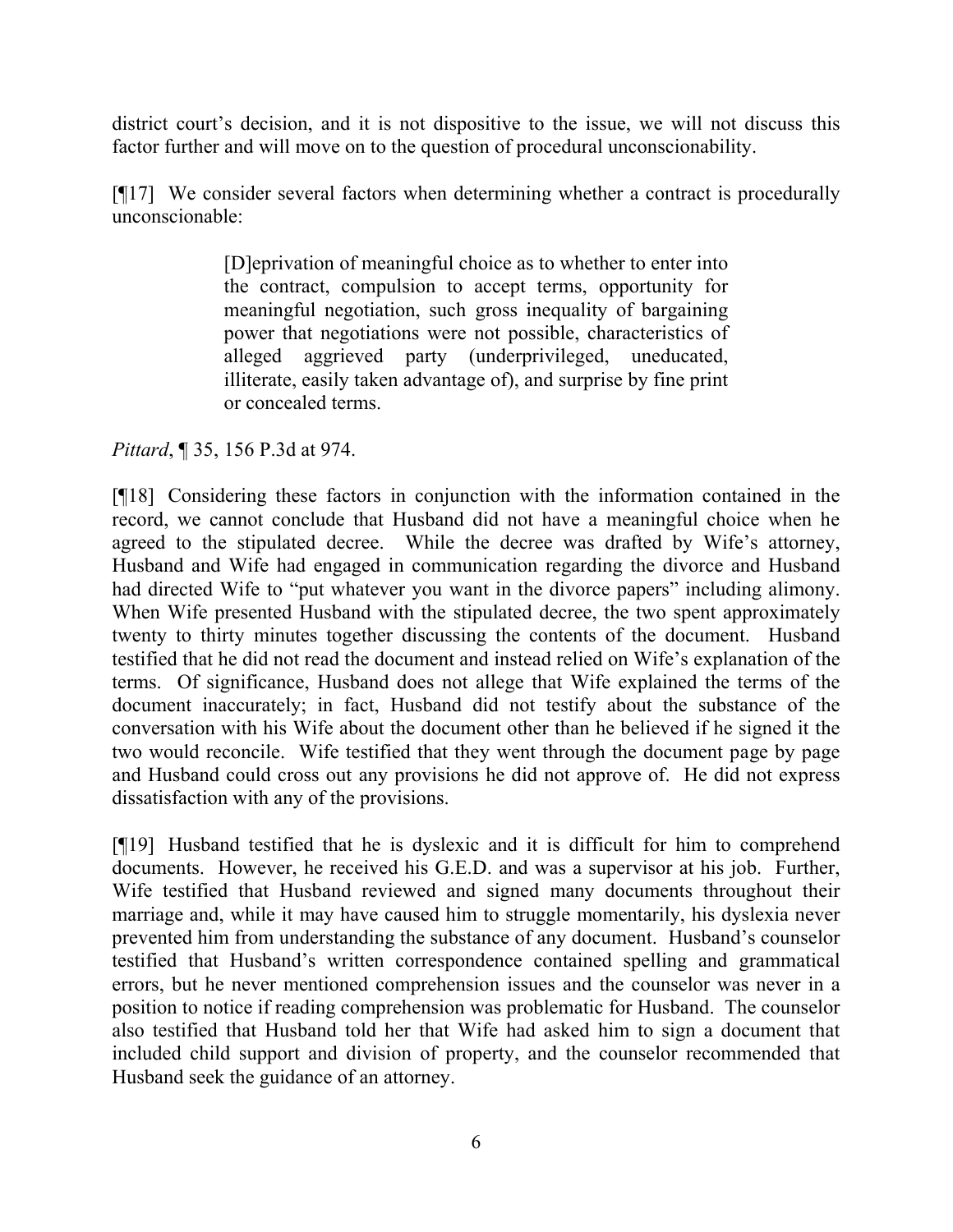[¶20] While there is an abundance of information in the record demonstrating that Husband desperately sought to reconcile with Wife, this does not demonstrate he was deprived of a meaningful choice on whether to enter into the contract. Husband could have sought the advice of an attorney before signing the stipulated decree, but opted not to do so. Wife explained the terms of the agreement, and Husband did not express any discontent with any of the terms. Husband told Wife through text messages to begin the divorce proceedings and he would agree to whatever terms she wanted. Husband signed the stipulated decree with the hope that he and Wife would reconcile, but was also aware that the agreement would go into effect in the event of the divorce. As we have previously recognized, all contracts come with some element of risk, and courts should not aid those who have agreed to an unwise bargain. *Matter of Frederick's Estate*, 599 P.2d 550, 556 (Wyo. 1979). Husband agreed to an unwise bargain that significantly favored Wife; however, the evidence shows he made that bargain freely and the contract is not unconscionable.

#### *Distribution of Property and Debts*

[¶21] Husband argues the district court abused its discretion when it enforced the stipulated decree with respect to the property and debt distribution because the distribution was not "just and equitable" as required by Wyo. Stat. Ann. § 20-2-114(a) (LexisNexis 2017). This statute states in relevant part:

> (a) Except as provided in subsection (b) of this section, in granting a divorce, the court shall make such disposition of the property of the parties as appears just and equitable, having regard for the respective merits of the parties and the condition in which they will be left by the divorce, the party through whom the property was acquired and the burdens imposed upon the property for the benefit of either party and children.

[¶22] District courts are afforded great discretion when dividing marital property, and may consider the fault of the parties and all other facts and circumstances surrounding the dissolution of the marriage when dividing the assets and debts. *Kummerfeld v. Kummerfeld*, 2013 WY 112, ¶ 10, 309 P.3d 822, 825 (Wyo. 2013). Consequently, "[a] just and equitable division of property is just as likely not to be equal." *Id*. A court abuses its discretion when "the property disposition shocks the conscience of this court and appears to be so unfair and inequitable that reasonable people cannot abide it." *Id*., ¶ 7, 309 P.3d at 824 (quoting *Rosendahl v. Rosendahl*, 2011 WY 162, ¶ 3, 267 P.3d 557, 559 (Wyo. 2011)); *see also David v. David*, 724 P.2d 1141, 1143 (Wyo. 1986).

[¶23] As already discussed, property settlement agreements are favored in the law and are generally given force and effect in the divorce decree. *Lipps*, 967 P.2d at 560.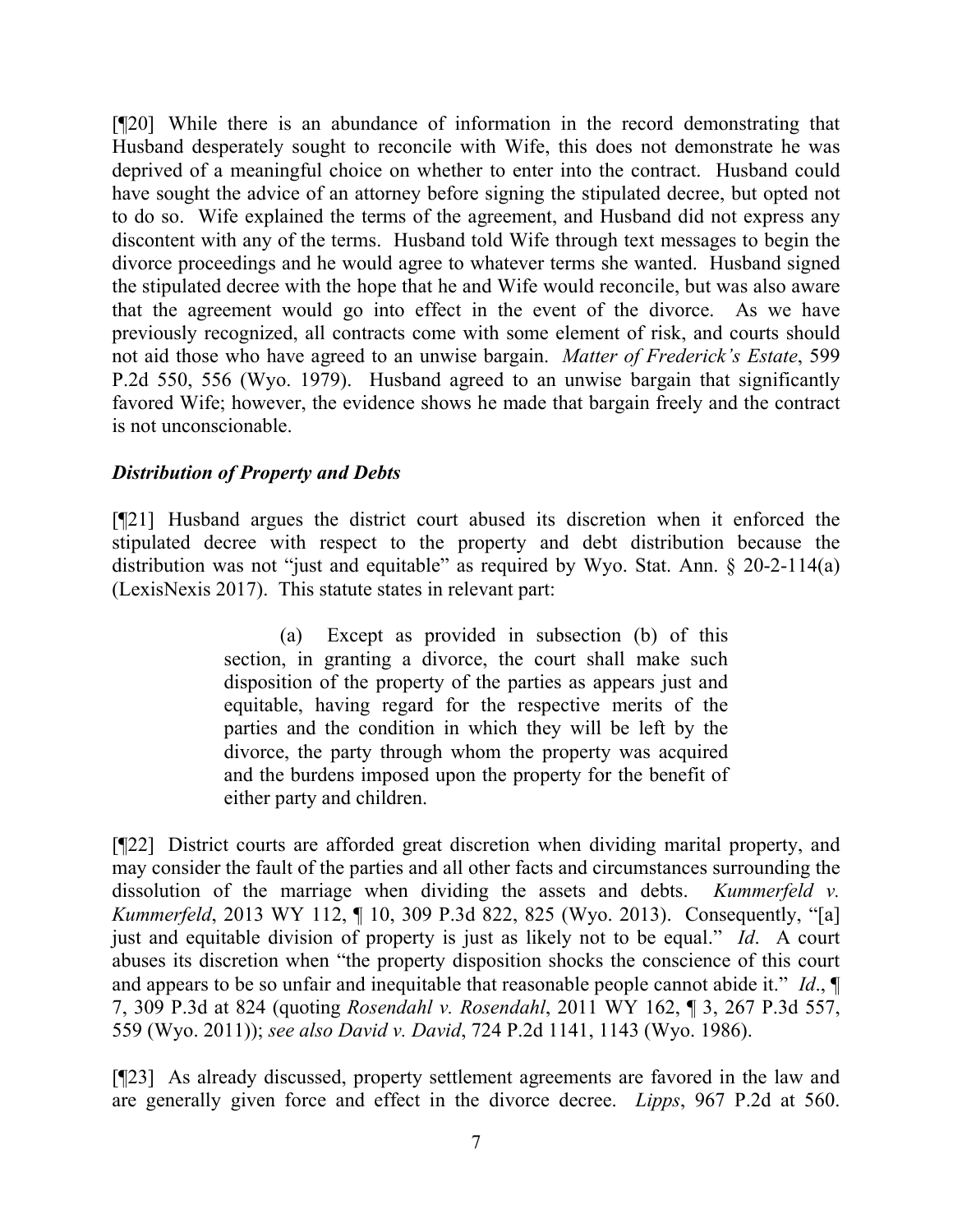However, the agreement does not negate a court's statutory duty to dispose of the property in a "just and equitable" manner. *David*, 724 P.2d at 1143. Under the facts and circumstances of this case, we cannot find that the district court's decision to incorporate the agreed upon property and debt distribution into the decree shocks the conscience of this Court. The agreed upon distribution was lop-sided, but nonetheless agreed to by the parties and therefore weighs heavily in the analysis. At the time of the agreement, Husband was making a generous salary at this job, and Wife presented evidence that Husband encouraged Wife to put whatever terms she saw fit in the divorce documents. Under these circumstances, the district court did not abuse its discretion in accepting the parties' stipulation as a fair and just distribution of the property and debts.

# *Child Custody and Visitation*

[¶24] Husband argues the district court abused its discretion in enforcing the stipulated decree with respect to child custody and visitation without considering the best interests of the children. If parties have made an agreement regarding child custody, a district court need not conduct an evidentiary hearing to determine the best interests of the child. *Esquibel v. Esquibel*, 917 P.2d 1150, 1151 (Wyo. 1996). However, a district court "is not bound to accept a stipulation of the parties and [] the court's major consideration in determining custody of minor children is the welfare of those children." *Eickbush v. Eickbush*, 2007 WY 179, ¶ 10, 171 P.3d 509, 511 (Wyo. 2007). Therefore, a district court can enforce a stipulation regarding child custody so long as that stipulation is in the best interests of the children.

[¶25] The district court did not make any findings about the best interests of the children. Instead, the court's focus was whether the stipulation was enforceable and its analysis in the order was based solely on contract principles. Wife testified Husband had aggression and anger issues, he had never taken care of the children, and Wife had been a stay-at-home mother during the marriage. These facts may certainly support a conclusion that it is in the children's best interests for Wife to have sole custody. However, the court still had a duty to consider the best interests of the children before accepting the parties' stipulation on the matter. We remand the custody determination to the district court for consideration of the best interests of the children.

[¶26] Furthermore, the provision regarding visitation contained in the stipulated decree does not meet the requirements of Wyo. Stat. Ann. § 20-2-202 (Lexis Nexis 2017). That statute states in relevant part: "(a) The court may order visitation it deems in the best interests of each child and the court shall: (i) Order visitation in enough detail to promote understanding and compliance[.]"

[¶27] The visitation provision in the stipulated decree simply states: "Father shall have reasonable visitation rights with the minor children at Mother's discretion." This is insufficient for the parents to "each understand their obligations, and so the decree may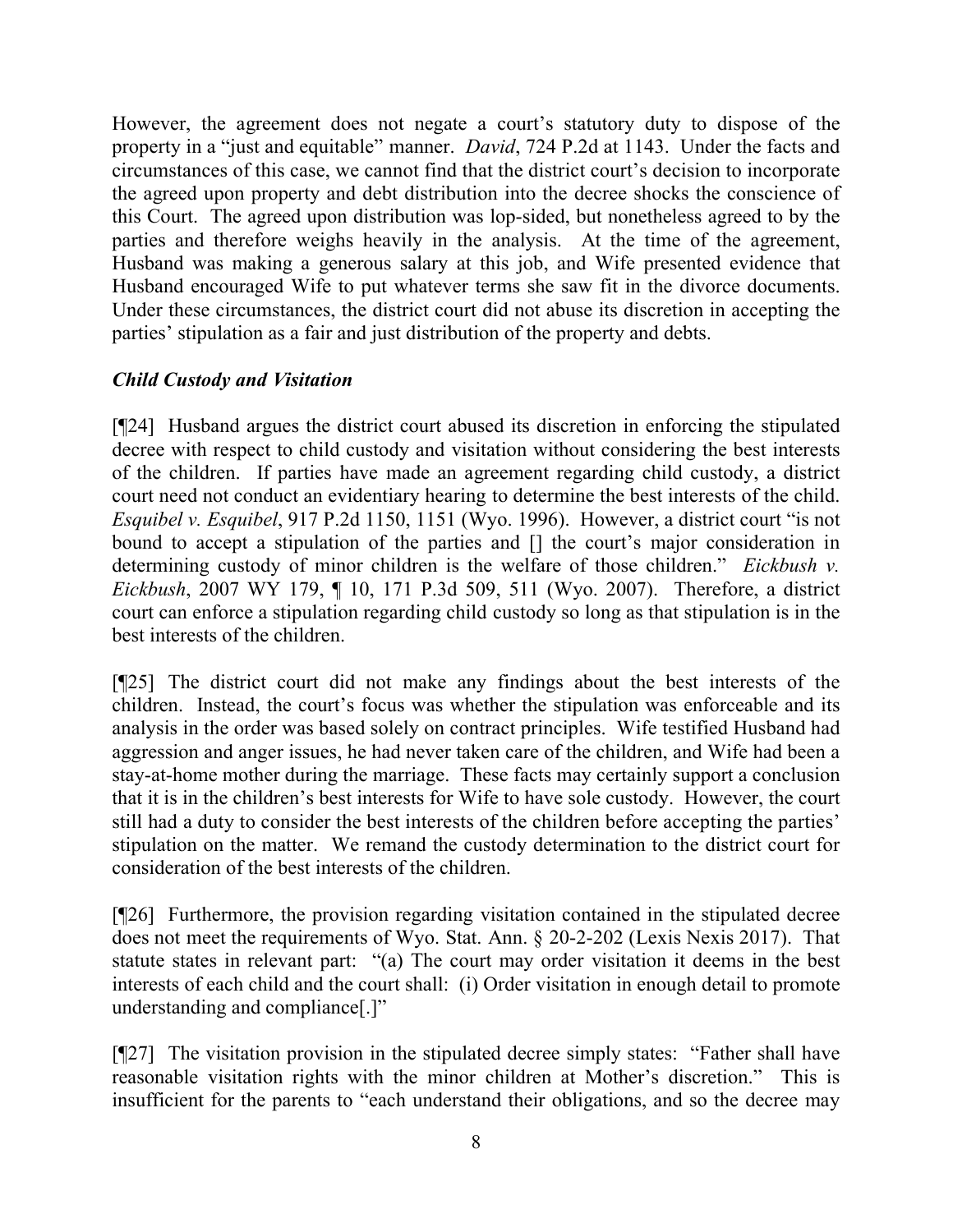be enforced by contempt sanctions should that regrettably become necessary." *IC v. DW*, 2015 WY 135, ¶ 21, 360 P.3d 999, 1005 (Wyo. 2015). A proper visitation provision should specify which weekends, holidays, and other days Husband is allowed visitation; details concerning overnight visits and issues relating to transportation between Wife and Husband; and specify how the visitation schedule will change as the children get older. *See id*. Therefore, we also remand for the district court to enter an appropriate visitation schedule.

# *Child Support*

[¶28] In the stipulated decree, the parties agreed Husband would pay \$3,025 per month in child support. In October 2015, Wife filed an affidavit explaining the stipulated child support amount was determined using the presumptive child support calculations found in Wyo. Stat. Ann. § 20-2-304 (LexisNexis 2017), allocating minimum wage to Wife, as she was not working, and \$14,997.18 in monthly income to Husband based on a paystub from July 2015. Shortly thereafter, Wife requested from the circuit court an order of protection from Husband. The circuit court granted the request and entered a temporary order requiring Husband to pay a total of \$4,000 per month in child support and alimony. The circuit court reached the \$4,000 amount by using Wife's calculations in the affidavit, deviated downward to account for Wife's potential future earnings, and then added an amount equal to minimum wage for alimony. The circuit court later modified Husband's child support obligation to \$2,500 per month and an additional \$500 per month for child support arrearages. The order makes no mention of alimony and gives no explanation as to how the circuit court reached the new child support obligation.

[¶29] The district court entered the stipulated decree in its entirety except for child support. Instead of ordering the \$3,025 that had been agreed to by the parties, the district court continued the circuit court's order requiring Husband to pay the \$2,500 per month in child support and the additional \$500 per month for arrearages. Husband never filed a financial affidavit in either the circuit or district court. Husband argues the district court abused its discretion in ordering child support without his financial affidavit.

[¶30] Wyo. Stat. Ann. § 20-2-308(a) (LexisNexis 2017) states: "No order establishing or modifying a child support obligation shall be entered unless financial affidavits on a form approved by the Wyoming supreme court which fully discloses the financial status of the parties have been filed, or the court has held a hearing and testimony has been received." The language of the statute itself does not require a financial affidavit if the district court holds a hearing and otherwise receives the necessary information. *Peak v. Peak*, 2016 WY 109, ¶ 20, 383 P.3d 1084, 1091 (Wyo. 2016). Wife provided a financial affidavit demonstrating her income and, while Husband did not, the district court had Husband and Wife's 2013 and 2014 federal income tax returns showing Husband's income during those years. Therefore, the district court was privy to information regarding Husband's finances that would allow it to reach a decision about child support.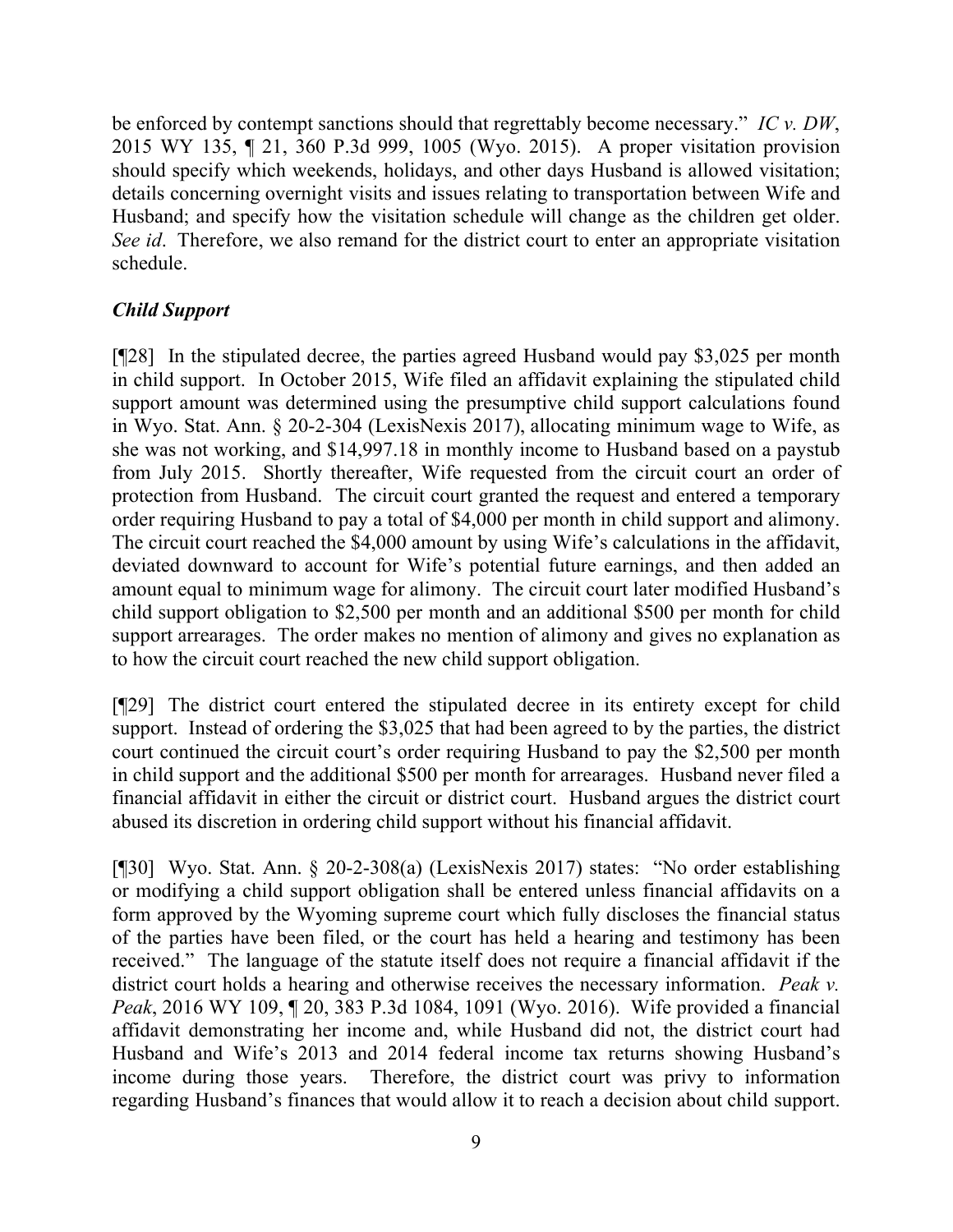Husband seems to argue that a financial affidavit would have disclosed that, at the time the district court entered its order, he was making significantly less income because he had been laid off from his job. However, we will not allow Husband to disregard a statutory requirement (financial affidavit) and then complain that his failure to comply with the requirement deprived him of an accurate child support calculation. *See id.*, ¶ 24, 383 P.3d at 1091.

[¶31] Although Husband's failure to file a financial affidavit does not render the stipulated decree problematic with respect to child support, the fact that the district court did not acknowledge the presumptive child support amount does. Wyoming law requires: "Every order or decree providing for the support of a child shall set forth the presumptive child support amount and shall state whether the order or decree departs from that amount." Wyo. Stat. Ann. § 20-2-307(a) (LexisNexis 2017). The district court's order enforcing the stipulated decree does not state the presumptive child support amount and it does not explain why it deviated from the amount (if it did). Additionally, we cannot rely on the circuit court's order originally establishing this amount. Not only does that order also fail to state the presumptive amount, it does not give any indication as to how the circuit court reached the \$2,500 per month calculation. For this reason, we remand for the district court to consider the presumptive child support and whether it should deviate from that amount.

### *Alimony*

[¶32] Husband argues the district court abused its discretion when it ordered alimony without making any findings regarding Husband's ability to pay alimony or the reasonableness of the amount in the stipulated decree. Section 20-2-114 states in relevant part: "The court may decree to either party reasonable alimony out of the estate of the other having regard for the other's ability to pay and may order so much of the other's real estate or the rents and profits thereof as is necessary be assigned and set out to either party for life, or may decree a specific sum be paid by either party." Husband points out that the district courts consider several objective criteria before awarding alimony; however, the district court here did not consider any criteria before awarding alimony.

[¶33] While generally "the record must reflect some evidence that alimony, with its special features, is needed[,]" before the court can award alimony, Husband fails to acknowledge that he agreed to pay Wife alimony in this instance. *Johnson v. Johnson*, 11 P.3d 948, 951 (Wyo. 2000) ("When alimony is awarded *in the absence* of a stipulated settlement between the parties, the record must reflect some evidence that alimony, with its special features, is needed.") (Emphasis added.) We have already determined that the stipulated decree between Husband and Wife is a valid and enforceable agreement. There is nothing in Wyoming law that requires the district court to make further findings before awarding alimony when the parties have already agreed to it. Therefore, the